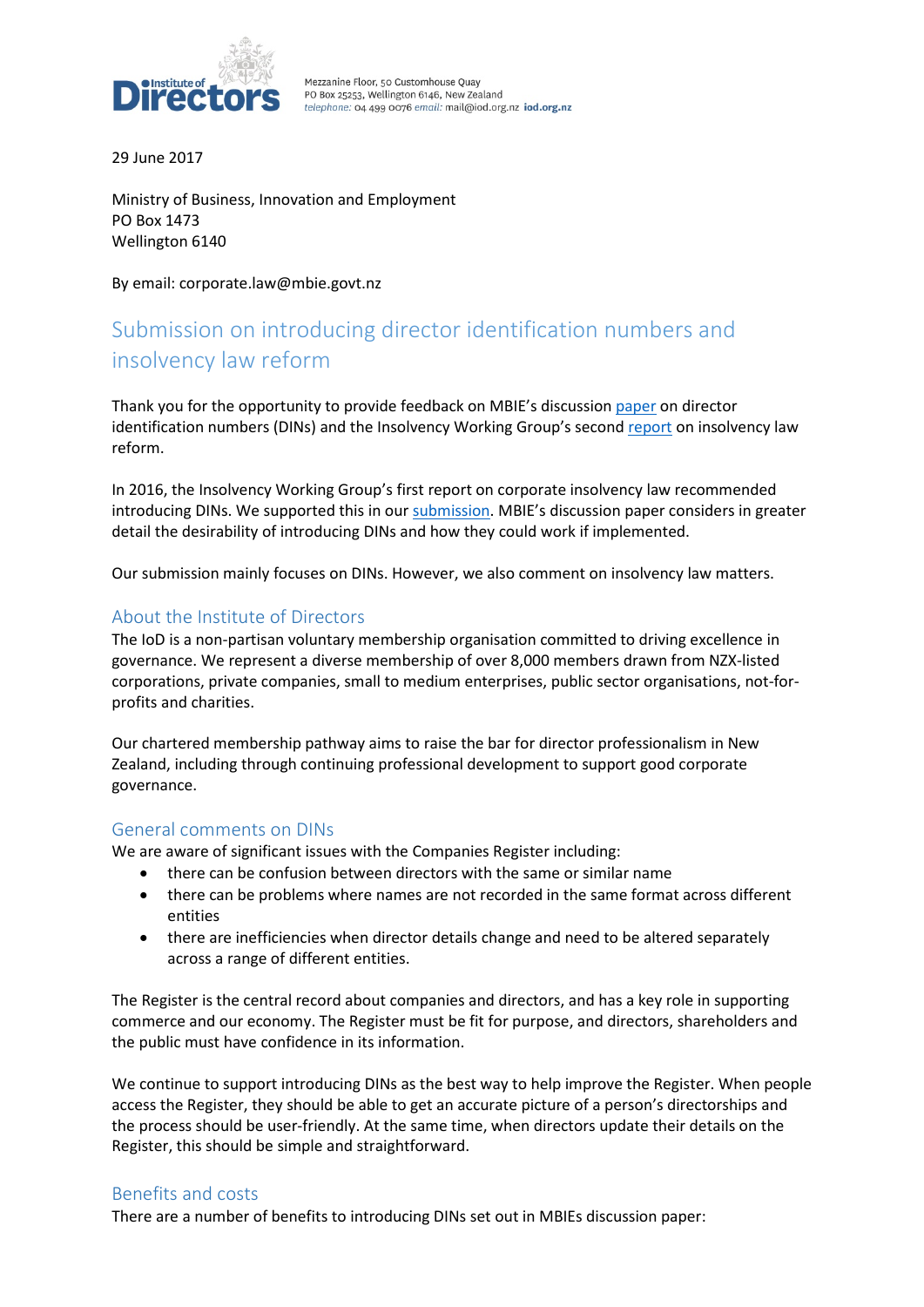- they would provide an accurate way to distinguish between directors with similar names and identify which company directorships a person holds
- they would make it easier for creditors and others doing business with a company to track a director
- they would help government agencies to identify and locate directors with obligations under their legislation and inform proactive enforcement activities
- they would help increase the accuracy of the Register, for example, by assisting the Companies Office to identify people who are disqualified from being a director and helping other agencies identify cases for referral to the Companies Office for investigation
- it would be quicker for directors of multiple companies to update their details on the Register as they would only have to update one record
- introducing an identity verification process should provide greater certainty about a director's identity and reduce the possibility of someone using a fake identity.

MBIE has also identified potential costs and risks. Most of these are relatively remote/minor, for example:

- DINs may be incorrectly perceived as granting recognition of a person's qualifications to be a director or run a company
- it would create another number for people to remember, or may get mixed up with other numbers associated with the company or director

There are other costs/risks around privacy and identity fraud which are more serious. However, these can be addressed and mitigated, including through establishing a reliable personal verification system (which is proposed). On balance, the IoD believes the benefits exceed the costs/risks involved.

## How DINs could work?

Set out below is MBIE's suggested process for how DINs could work:

- all directors would be assigned a unique identification number
	- o it would be used to identify them for all company directorships
	- o it would be assigned by the Companies Office, kept on public record and could be searched to identify all the directorships one person holds
	- o people who are no longer company directors would not be affected
- *new* directors would be assigned a number when the Companies Office provides them with their *first* consent form to be a director
- for existing directors, identification numbers would be phased in over a twelve-month period:
	- o companies would need to provide DINs in their first annual return following the introduction
	- o existing directors could apply for DINs at any time before the annual return was due
- both new and existing directors would have their identity verified when applying for an identification number. For most directors, they would need to provide their passport or drivers licence number (to be matched against their details).

The process is intended to be quick and easy with low compliance costs and no application fee. The IoD generally supports the suggested process.

MBIE notes that DINs could enable changes to the current process for consent forms for directors and shareholders. The IoD supports efficiencies and costs savings in compliance matters, provided the Companies Register is fit for purpose.